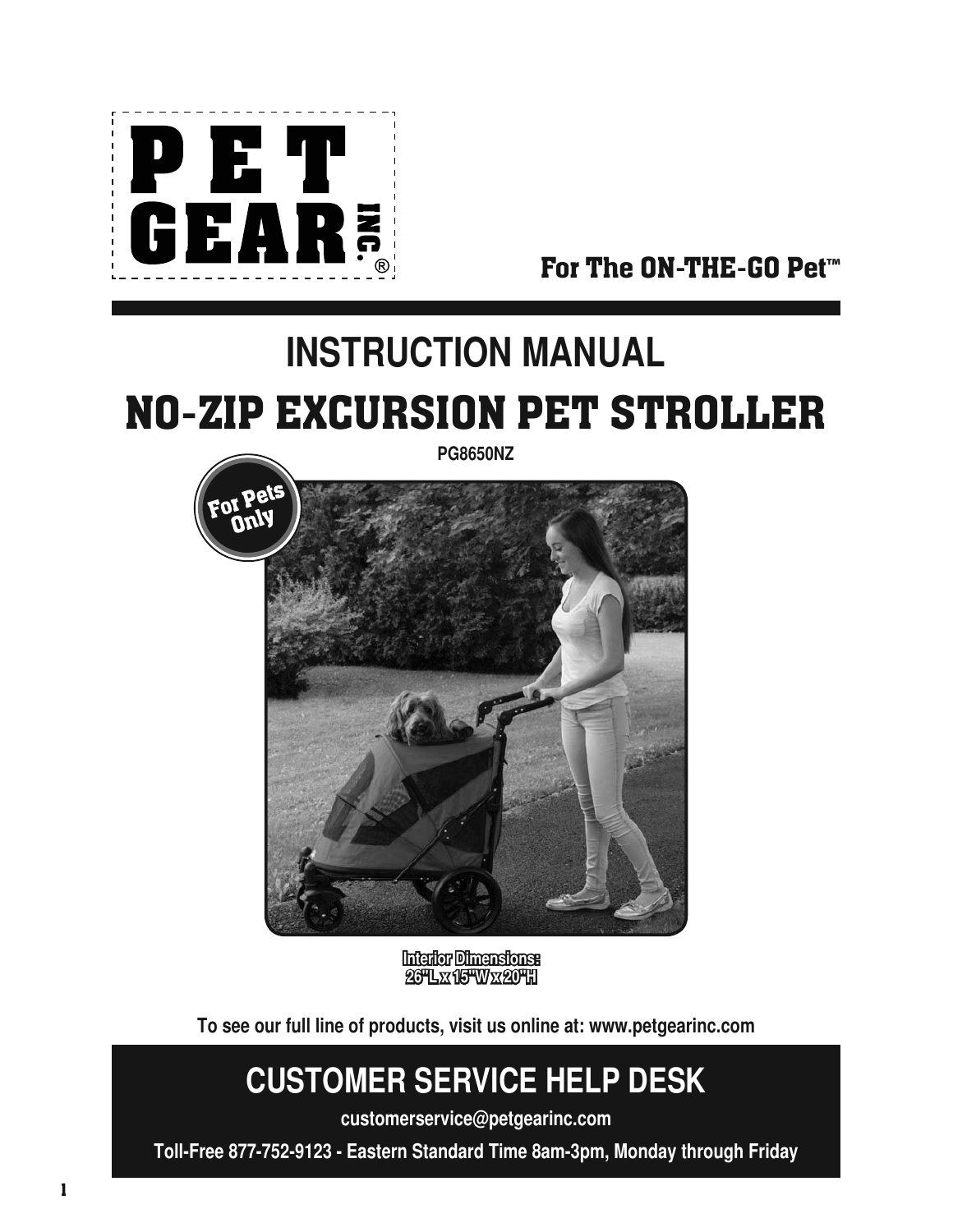## **PARTS LIST**

**Check that you have all the parts shown BEFORE assembling your product. If any parts are missing, call Customer Service.**





**2-Front Wheels**

**Stroller**



**Removable Internal Liner**



**2-Back Wheels**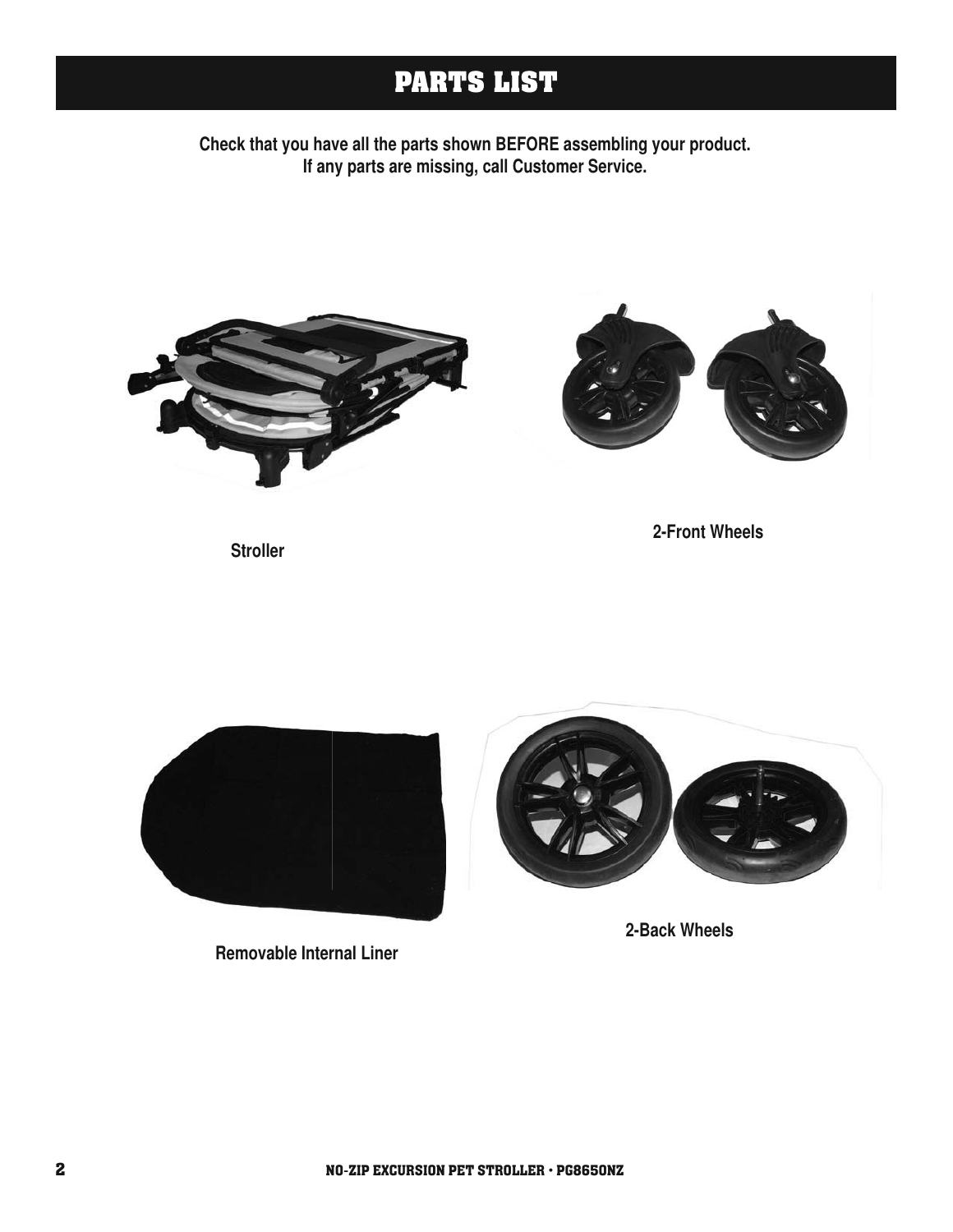## **BACK WHEEL ASSEMBLY**

**Step 1. Hold down lock release button shown A. in Figure A and slide back wheel into axle shown in Figure B.**

**When the wheel meets the stroller, let go of the lock release.**

**Step 2. Pull on wheel to make sure the wheel is engaged.** 

**Repeat on other side.** 

**When finished it should look like Figure C.** 



**C.**

**To Remove Back Wheels : Hold down the lock/release button (Figure A) and pull wheel off.**

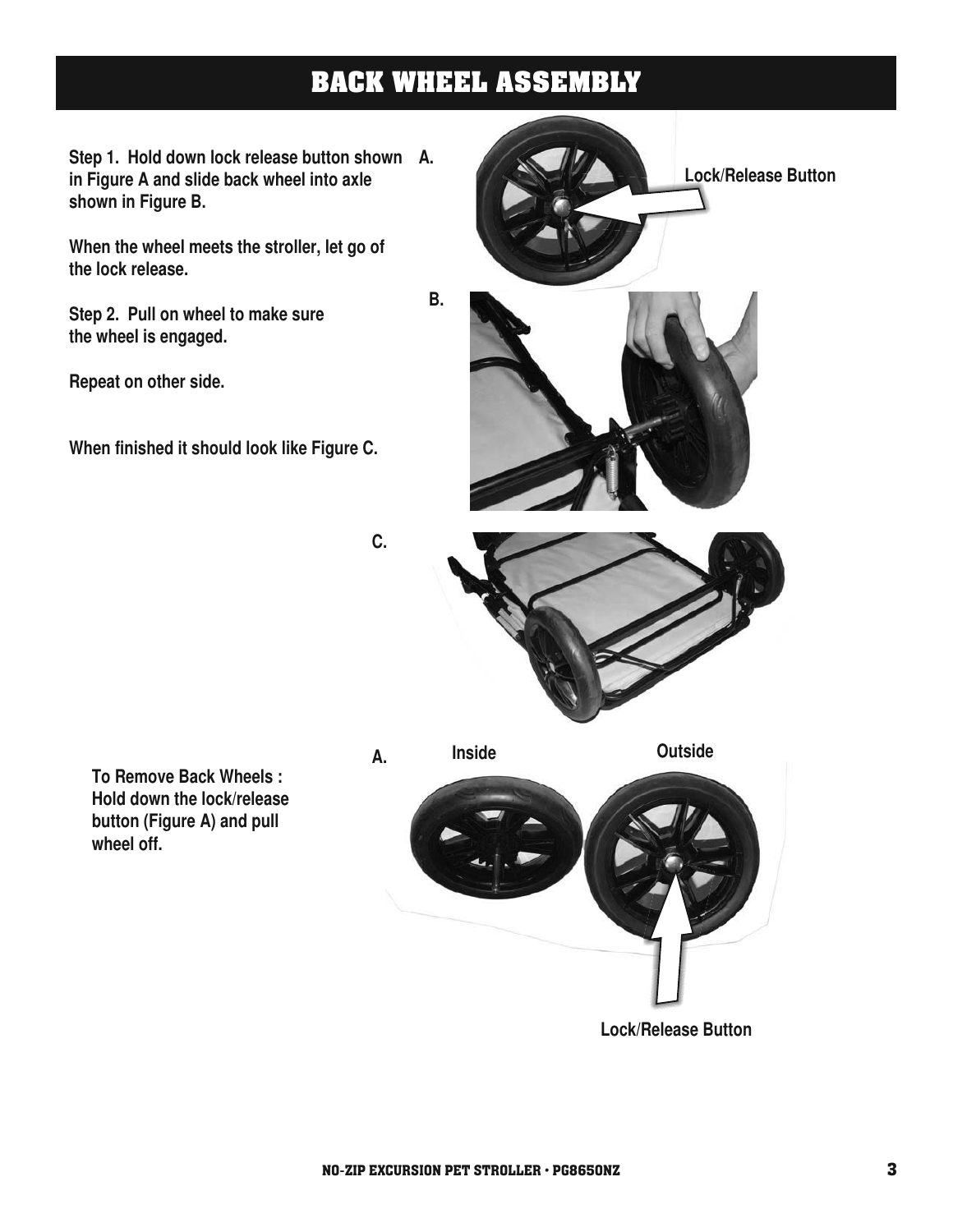### **FRONT WHEEL ASSEMBLY**

**Step 1. To attach front wheel, hold down on the wheel release button as shown in Figure D.**



**Stroller with wheels assembled.**



**Step 2. While holding down the wheel release button, insert the metal post on the wheel and push down until the wheel meets the stroller (Figure E.) Let go of the wheel release. Pull up slightly on wheel to be sure it's locked in place. Repeat for other front wheel.**



**To Remove Front Wheels : Hold down wheel release button and pull wheel out.**

#### **STROLLER ASSEMBLY**

**When all wheels are on stroller, carefully place the stroller on all 4 wheels and begin to pull up on handle to unfold the stroller shown in Figure F.**



**F.**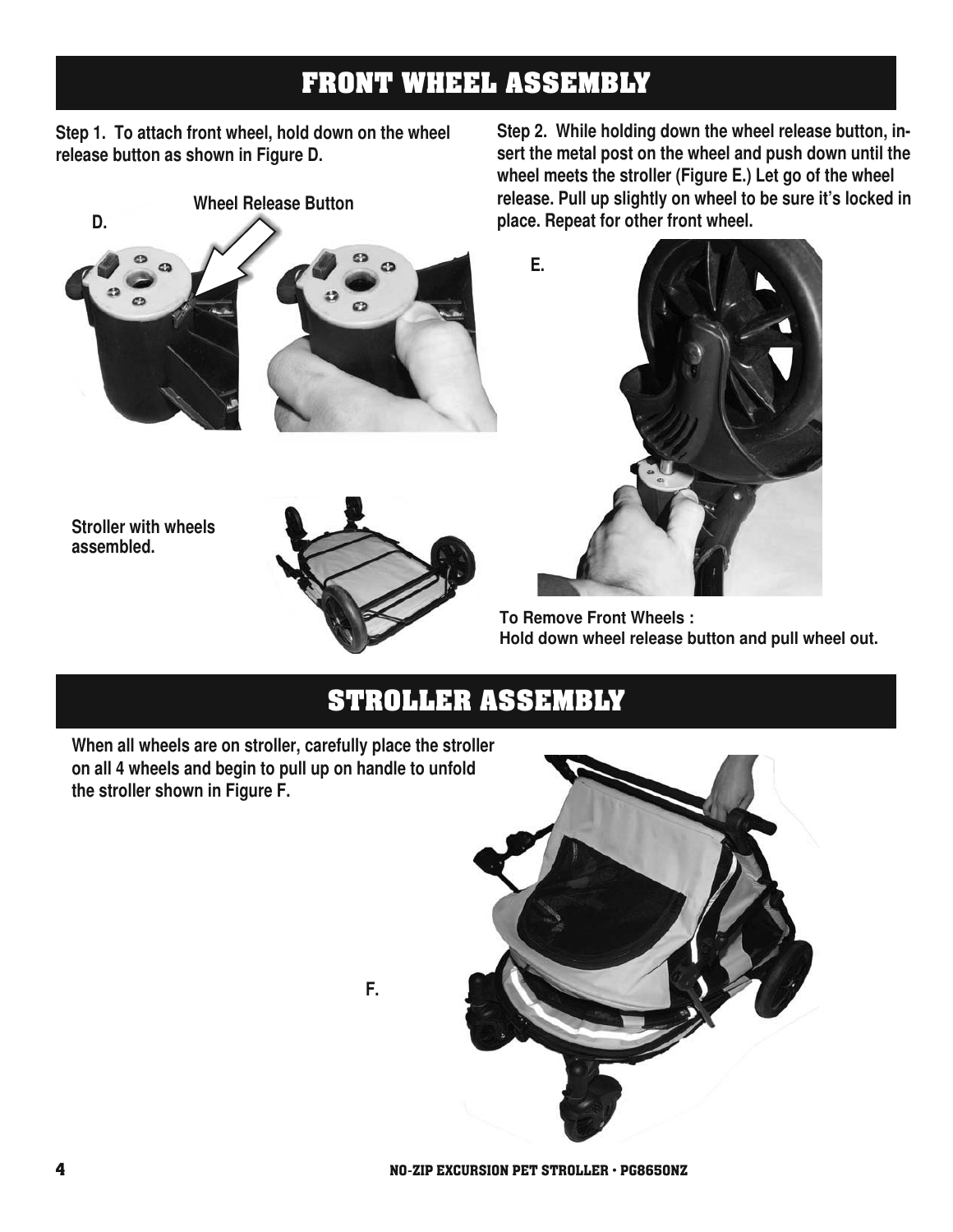## **STROLLER ASSEMBLY**

**As you unfold the stroller, straighten the side latches until they lock in place shown in Figures G and H. You will hear a click when the slide latches are engaged.**

**G. H.**

**I.**





**To adjust handlebar, push in buttons located on each side of the handlebar and adjust to comfort shown in Figure I.**

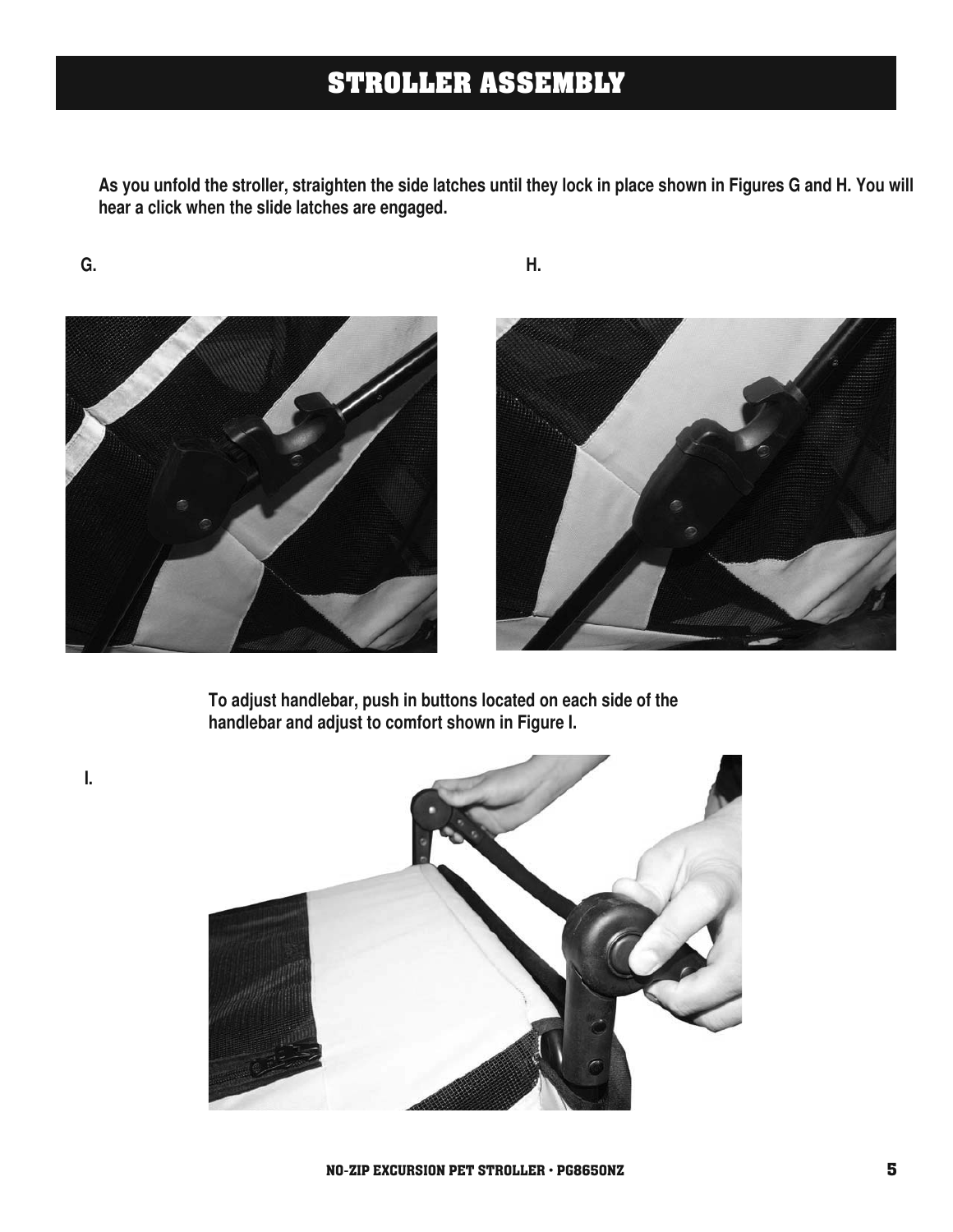## **STROLLER ASSEMBLY**

**To open the front canopy on your stroller, simply push the release button located on the front of your stroller and lift the canopy shown in Figures J and K. To close the front of your stroller, clip the canopy back into the front of the stroller.**



**To open the back of your stroller, simply push the release button located on the back of your stroller and open the rear door shown in Figures L and M. To close the back of your stroller, clip the rear door into the back of the stroller.**

**L.**

**Release Button** 





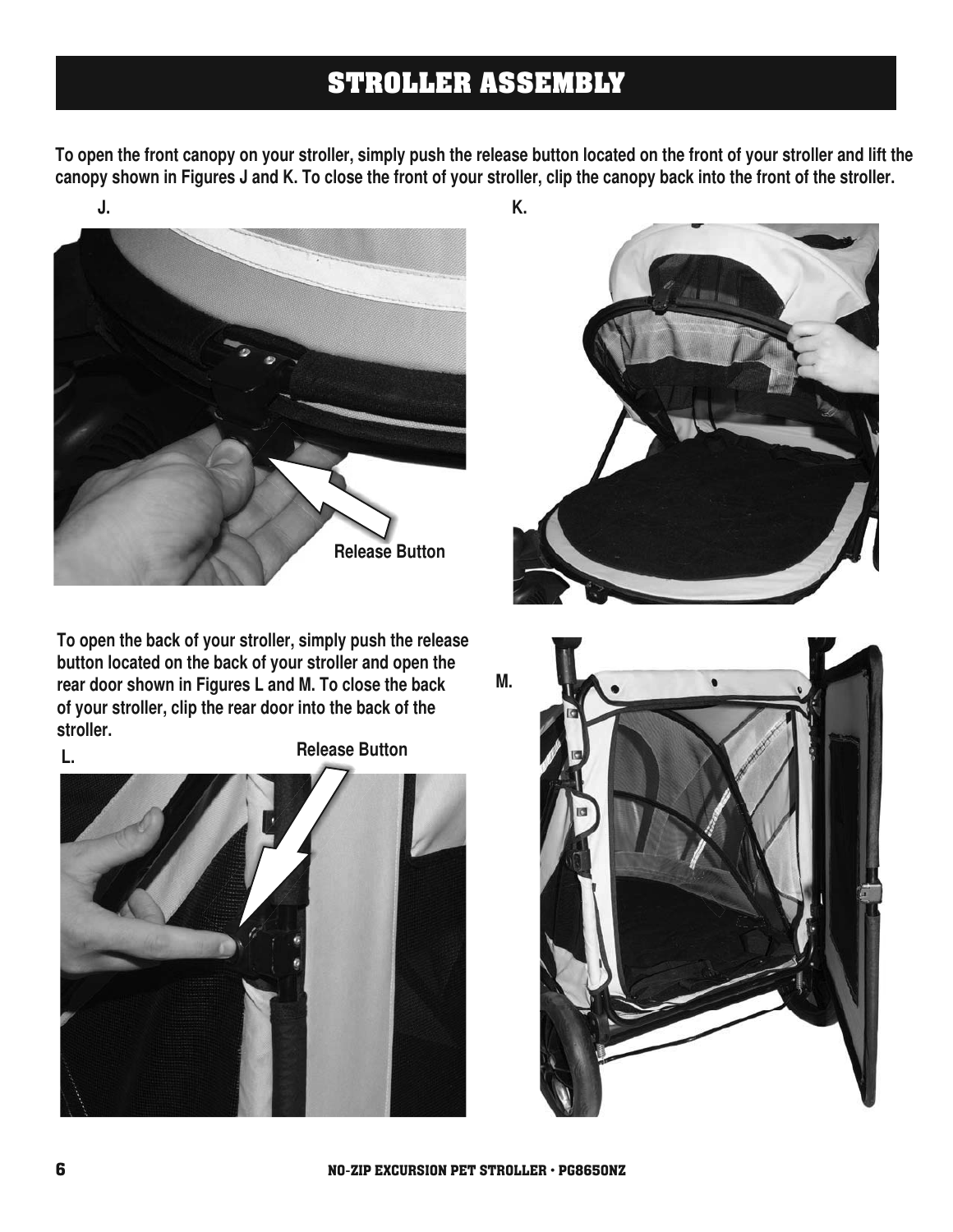## **FRONT WHEEL LOCKING INSTRUCTIONS**

**Step 1. To use stroller in locked position for jogging, push wheel lock down shown in Figure N.**



**Step 2. To use stroller in swivel position, push wheel lock up, shown in Figure O.**



## **TO ASSEMBLE BACK TRAY**

**Step 1. To assemble the back tray, align the holes on the front of the tray with both of the knobs on the stroller, and secure into place by pushing forward, then down.**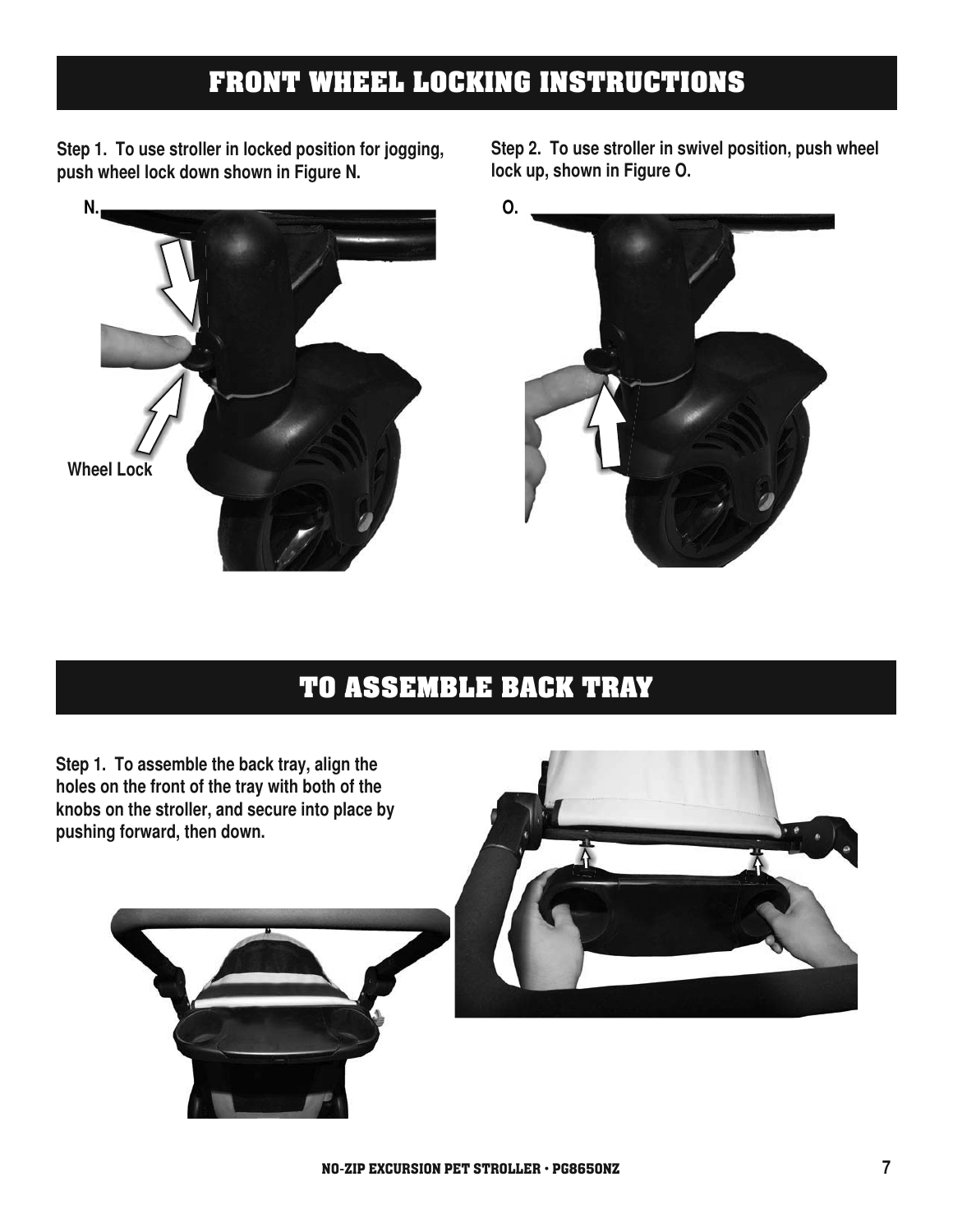## **TO FOLD/PACK UP STROLLER**

**Step 1. Fold down handlebar by pushing in the buttons located on each end of the handlebar shown in Figure P. P.**

**Step 2. Pull up on the hooked part of the side latch (Figure Q.) until latch disengages.**

**Q.**



## **TO FOLD/PACK UP STROLLER**

**Step 3. Fold sides inward and push forward shown in Figure R.**



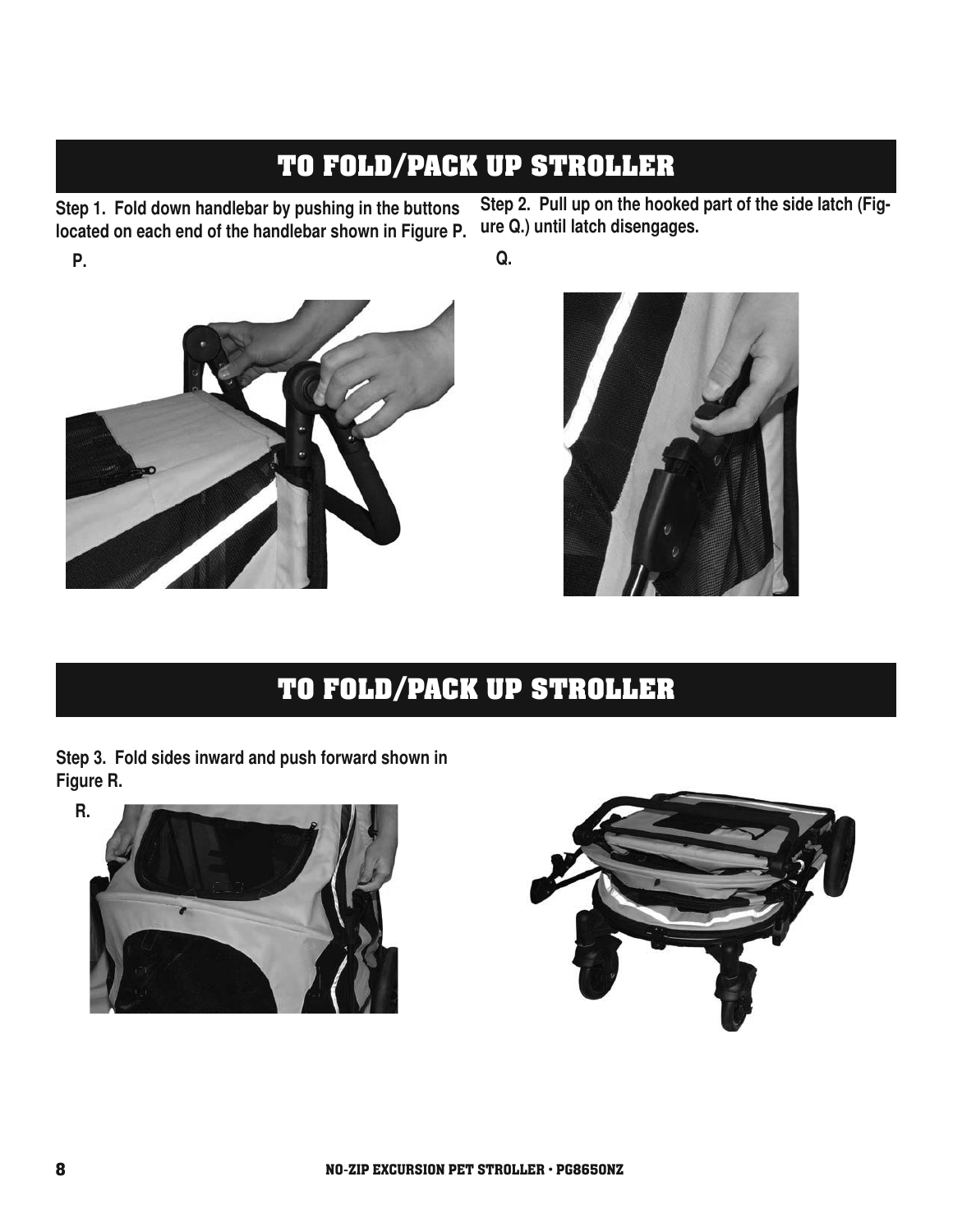#### **LOOKING AFTER YOUR STROLLER**

- **Always store product in a clean, dry place.**
- **Not recommended for use on the beach.**
- **Do not put heavy items on top of the stroller.**
- **Clean frame by wiping with a lightly oiled cloth.**
- **Do not use detergent or abrasives. Spot clean fabric with dry cleaning fluid or mild soap and warm water.**
- **To ensure easy maneuverability and to minimize wear and tear, (especially wheels, axles, and swivels), keep all moving parts clean and lubricated with WD40® or light machine oil.**
- **NOTE: Do not lubricate brake components or swivel locks.**
- **Regularly check stroller for loose parts. These should be tightened or replaced.**

## **WHEEL MAINTENANCE**

- **To clean and lubricate front and rear wheels, push out locking lever under wheel housing to release rear wheel.**
- **To ensure ease of maneuverability and to minimize wear and tear, keep all moving parts clean and lubricated with WD40® or light machine oil.**
- **Push wheel sets back on until they click and lock in position; pull on wheel housings to ensure they are secure.**
- **Push stroller back and forth and rotate swivels around to work in lubricant.**
- **Clean the rear wheel assembly and the rest of the frame with warm, soapy water; clean off with warm water and dry thoroughly.**
- **NOTE: Do not lubricate brake components or swivel locks.**